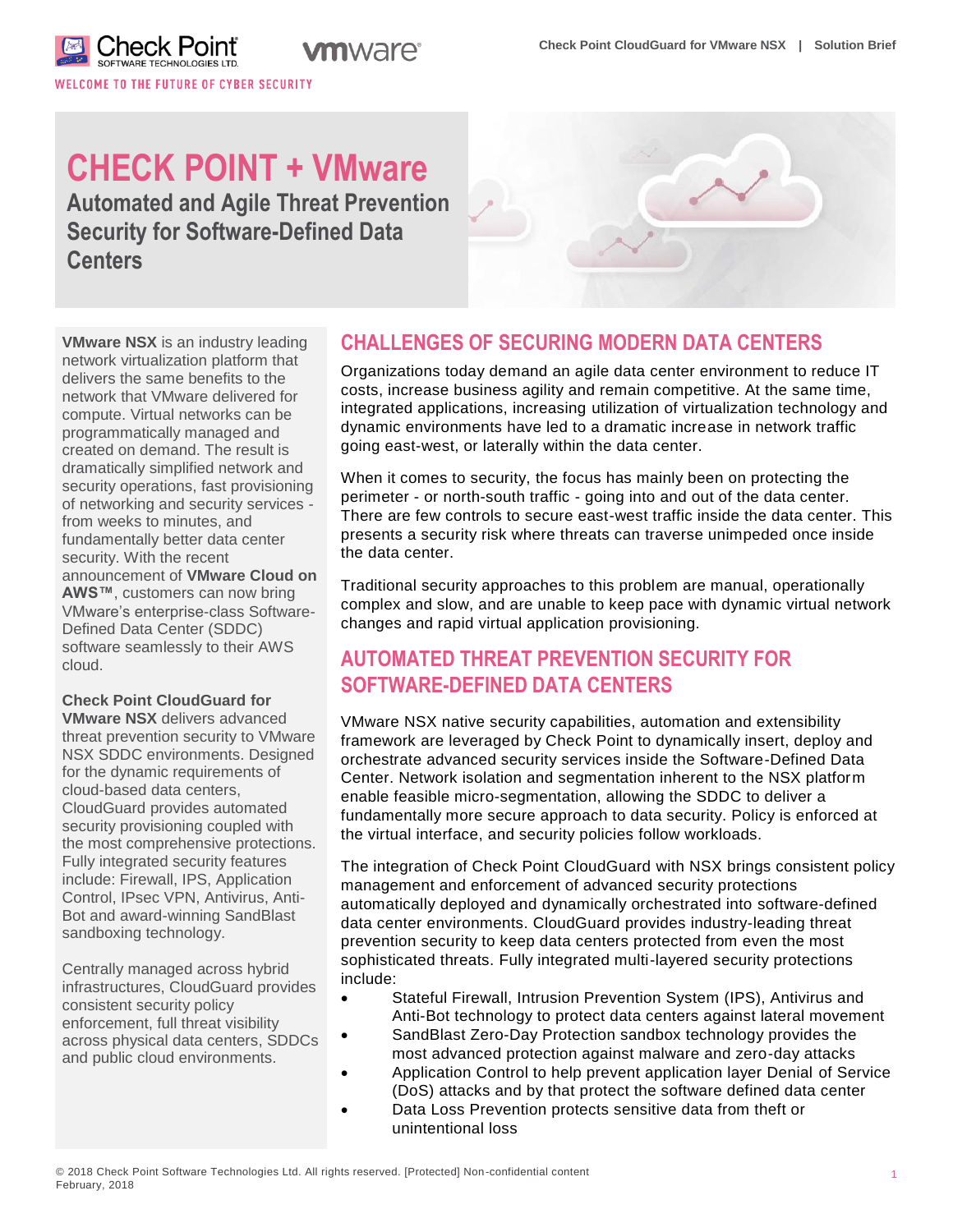

**WELCOME TO THE FUTURE OF CYBER SECURITY** 

#### **Automation and Orchestration**

Check Point CloudGuard leverages NSX security automation for dynamic distribution and orchestration of CloudGuard for protecting east-west traffic. In the data center environment, there is often a need to integrate different systems that manage the security workflow. Also, repetitive manual tasks must be automated to streamline security operations. Check Point's security management API allows for granular privilege controls, so that edit privileges can be scoped down to a specific rule or object within the policy, restricting what an automated task or integration can access and change. This ability to automatically provision trusted connectivity provides security teams with the confidence to automate and streamline the entire security workflow.

**I**WAre®



#### **Ubiquitous Security Enforcement**

Check Point CloudGuard integration with VMware NSX allows dynamic insertion of advanced security protection between workloads enabling distributed enforcement at every virtual interface. The integration automates and simplifies the provisioning of CloudGuard gateways into the NSX virtual fabric to protect east-west traffic from lateral movement of threats enabling feasible micro-segmentation. NSX basic firewalling capability can be extended with Check Point's CloudGuard, whose layered security policy approach makes it easy to segment a policy, and provide granular rule definitions specific to network segments.

#### **Context-Aware Security Policies**

| <b>Check Point Access Policy</b> |                                  |                                |              |        |
|----------------------------------|----------------------------------|--------------------------------|--------------|--------|
| Rule                             | From                             | To                             | Application  | Action |
| 3                                | Finance App1<br>(vCenter Obiect) | Database Group<br>(NSX Object) | <b>MSSQL</b> | Allow  |
| $\Delta$                         | HR App2<br>(NSX Security Group)  | Finance Group<br>(ACI EPG)     | <b>CRM</b>   | Allow  |
| 5                                | User ID                          | SAP App<br>(vCenter Object)    | SAP          | Allow  |

The integration with VMware NSX controller and vCenter shares context with the Check Point CloudGuard controller allowing security groups and VM identities to be imported and reused within Check Point security policies. This reduces security policy creation time from minutes to seconds. Real-time context sharing of security groups is maintained so that any changes or additions to the infrastructure are automatically

tracked without the need for administrator intervention. Security protections are dynamically applied to newly created applications regardless of where they are hosted.

#### **Auto-Quarantine of Infected Hosts**

**`**Hosts identified by CloudGuard as infected can be automatically isolated and quarantined. This is accomplished by CloudGuard tagging the infected hosts and sharing this information with the NSX controller. Additionally, automated remediation services can be triggered by an orchestration platform. Threats are quickly contained and the appropriate remediation service can be applied to the infected VM.



#### **Centralized Security Management**

Security management becomes dramatically simplified with centralized configuration and monitoring of CloudGuard. Traffic is logged and can be easily viewed within common dashboard. Security reports can be generated to track security compliance across both the data center and hybrid network. A layered approach to policy management allows administrators to segment a single policy into sub-policies for customized protections and delegation of duties per application or segment. With all aspects of security management such as policy management, logging, monitoring, event analysis and reporting centralized via a single dashboard, security administrators get a holistic view of the security posture across their entire organization – from legacy premises to SDDC to hybrid cloud.